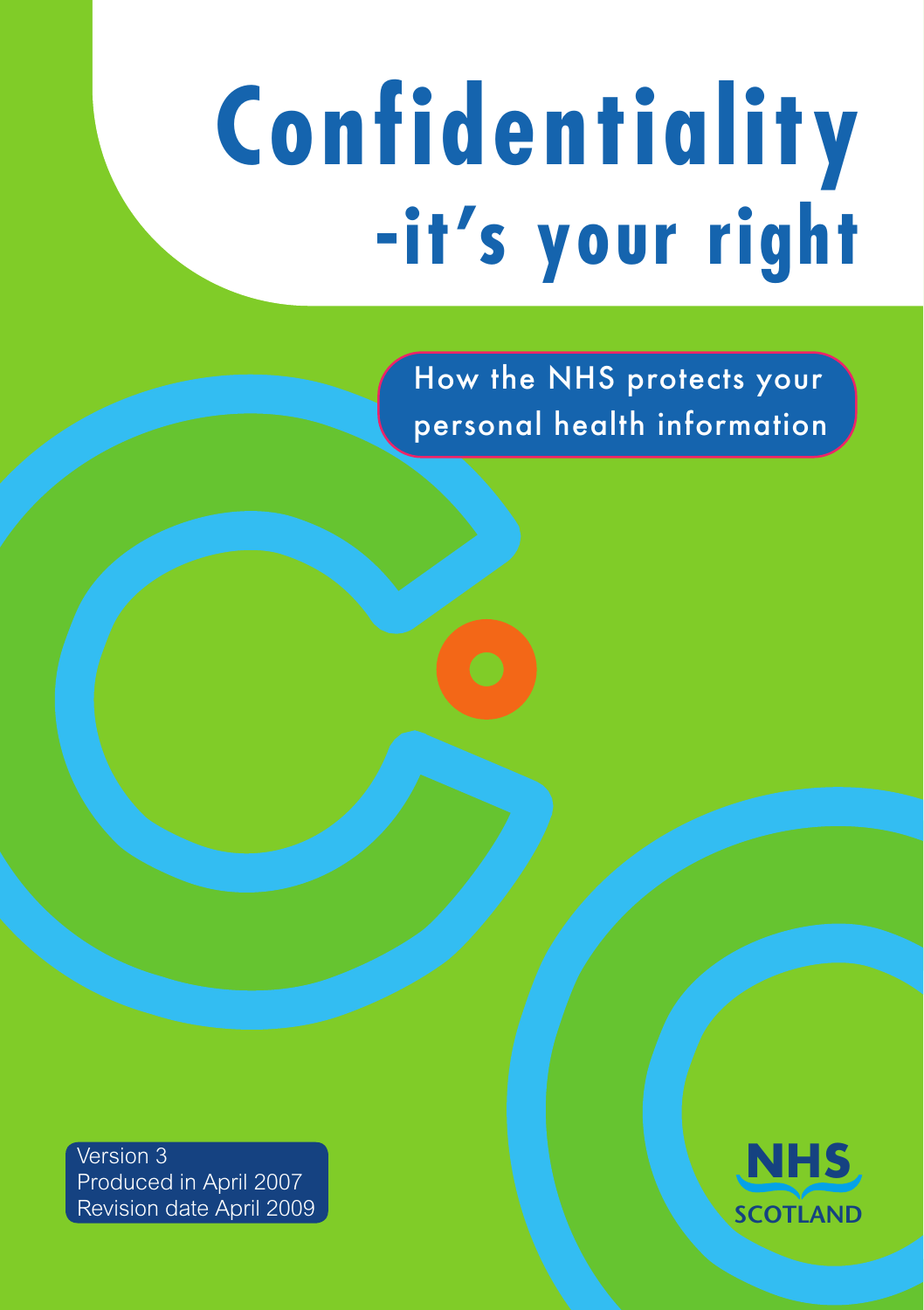Under the Data Protection Act 1998, you have a right to know who holds personal information about you. This person or organisation is called the data controller. In the NHS, the data controller is usually either your local NHS Board or GP surgery.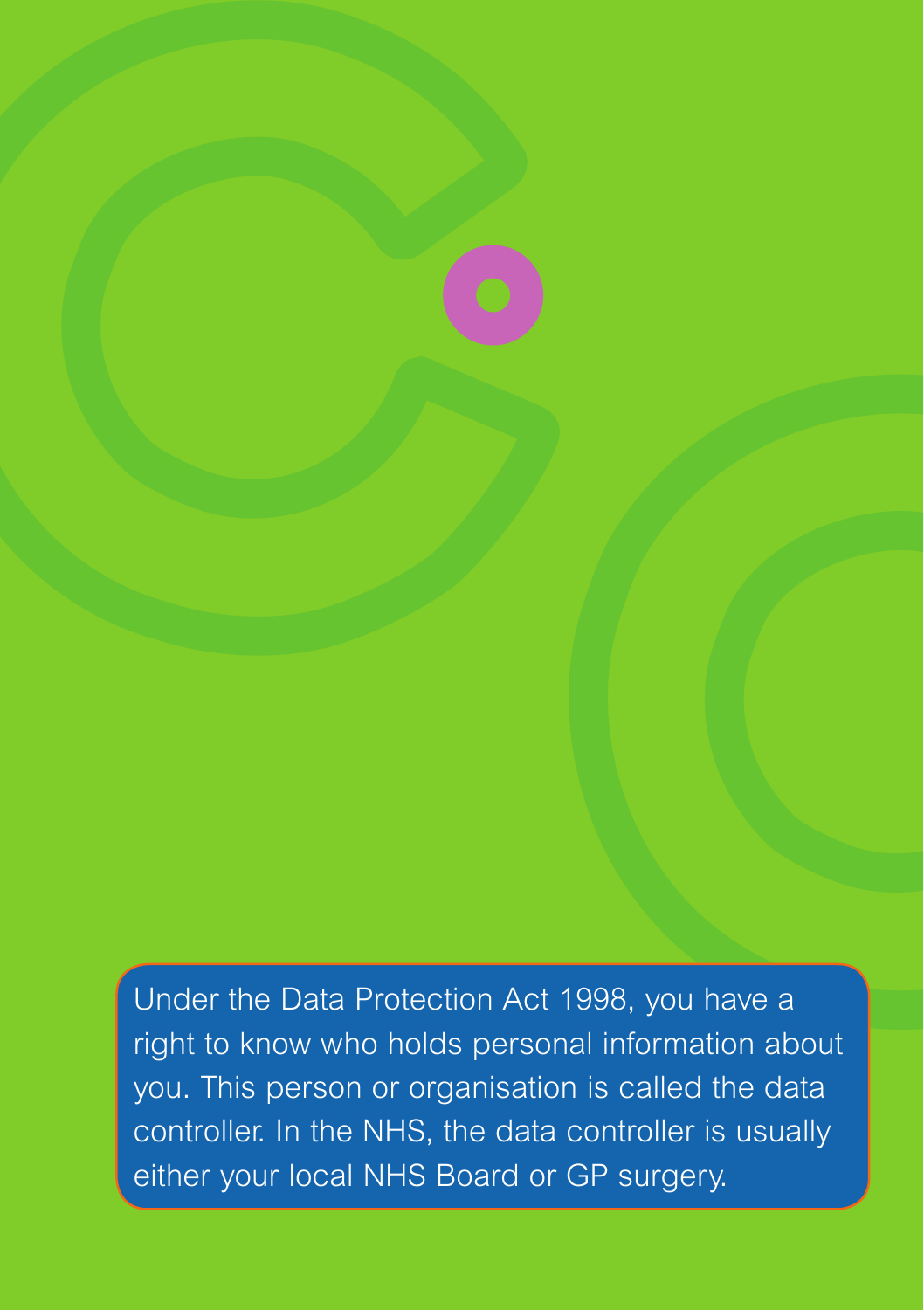## **What is this leaflet about?**

It tells you:

- what your personal health information is
- how the NHS keeps this information confidential
- how this information is used
- who this information is shared with and why, and
- what your rights are.

#### **Why has this leaflet been produced?**

- The NHS must keep your personal health information confidential. It is your right. This leaflet explains how the NHS does this.
- There is also a version of this leaflet for children and young people under 16, called '**Confidentiality – your rights**'. See page 12 for where to get a copy.

## **What is my personal health information?**

It is information that identifies you. It includes things like your name, address, date of birth, and postcode. It can be linked to, for example:

- information about any care and treatment you have received
- information about your health and lifestyle, and
- **•** results of tests you have had.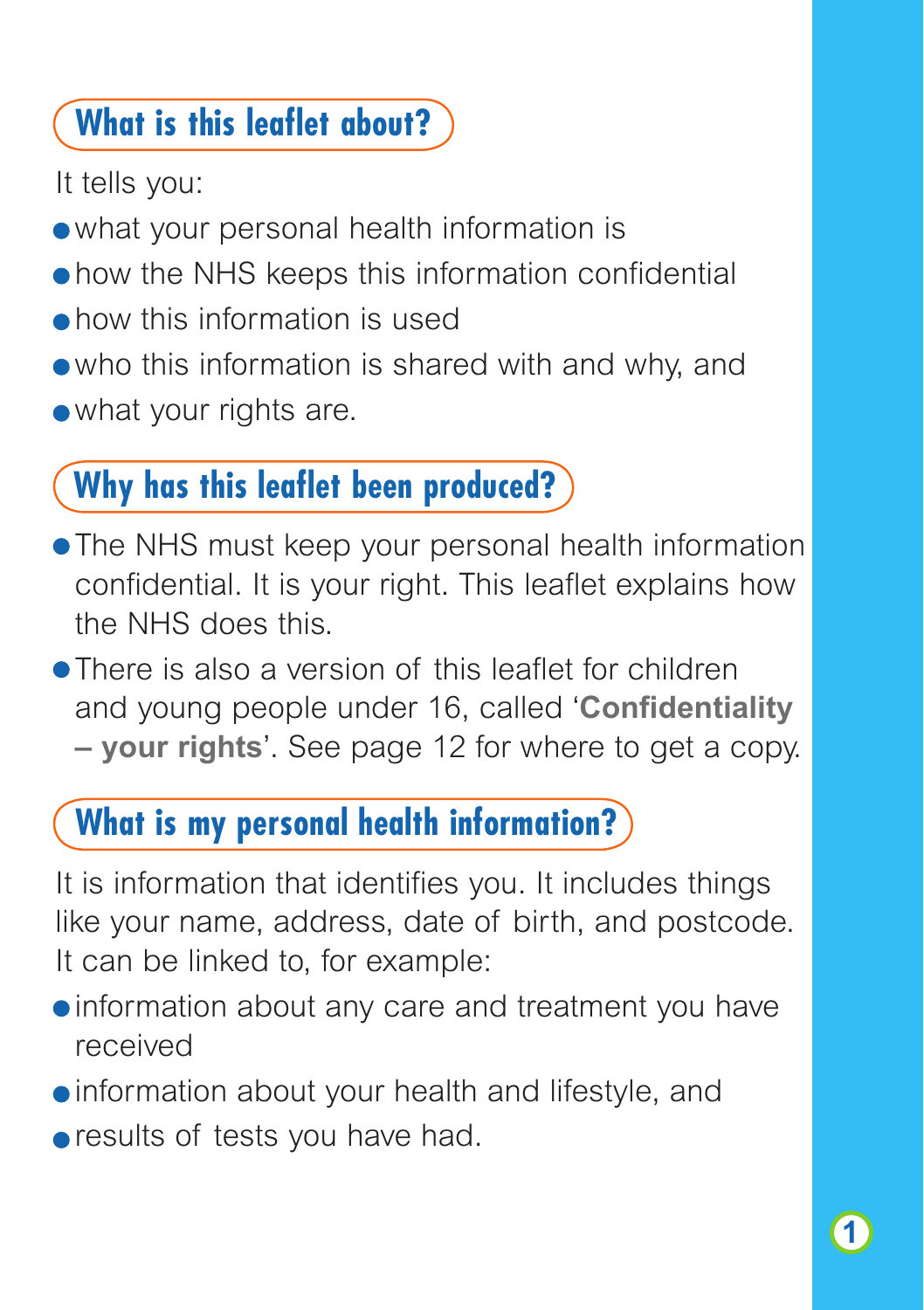#### **How and where is my personal health information kept?**

It is kept in records. Records can be written on paper, held on computer or both. Records are stored securely in different parts of the NHS.

- You have a record at your GP surgery.
- **.** If your GP refers you to a hospital, the hospital will keep a record there.
- Records can also be held in other places, for example, at your dental surgery or at a clinic you have been to.

The NHS is storing more and more of your personal health information on computer. Eventually you may have a single electronic record. This will make it easier for NHS staff to share information about you so that you get the treatment you need, wherever you are.

Your record will be stored securely. Only NHS staff who are involved in your care will be able to look at your record. And it will be possible to check who has looked at your electronic record.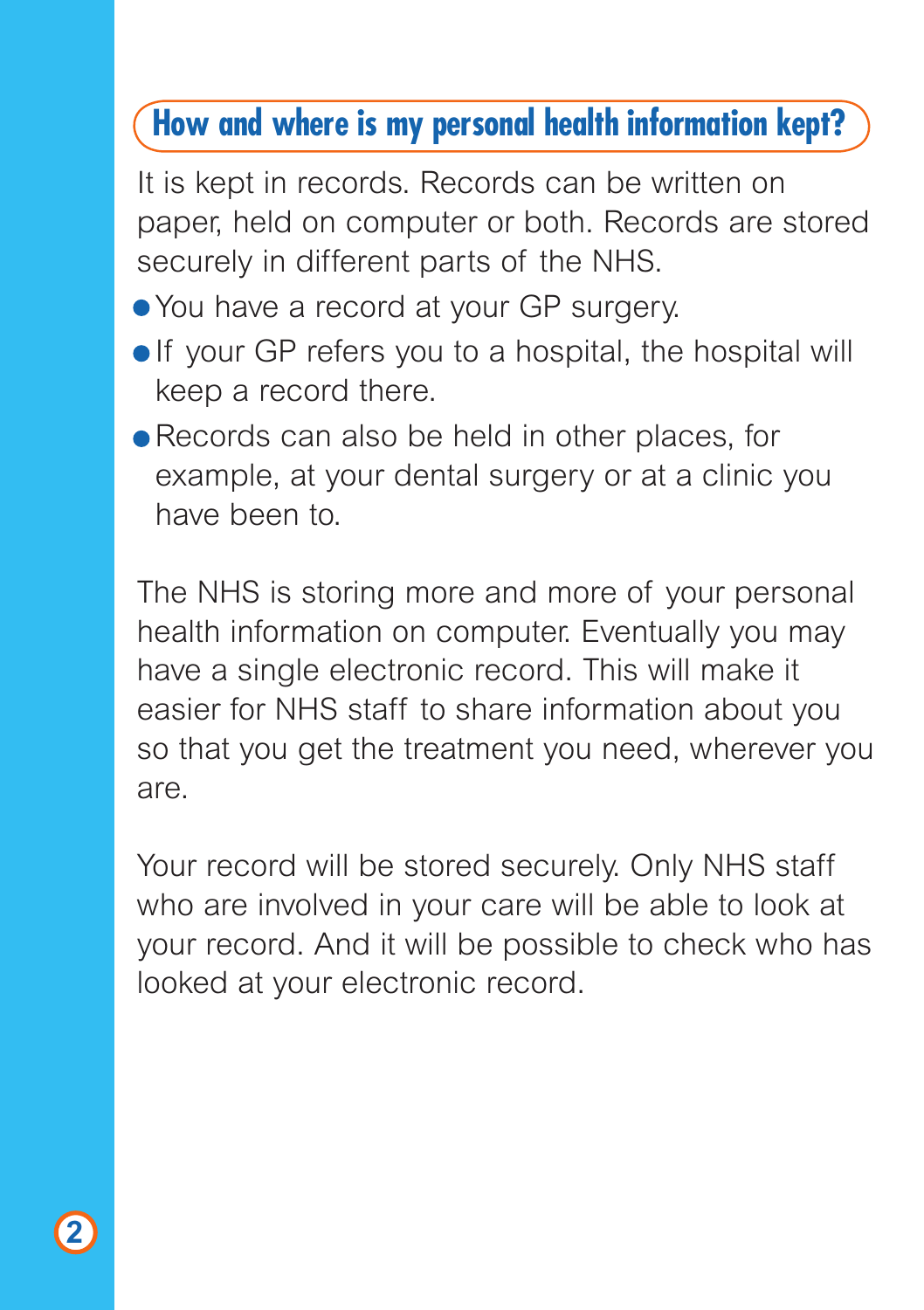## **Your Emergency Care Summary**

Most patients in Scotland now have something called an Emergency Care Summary. This is a summary of basic information about your health which might be important if you need urgent medical care when your GP surgery is closed, or when you go to an accident and emergency (A&E) department. It means that NHS staff looking after you can get important information about your health, even if they cannot contact your GP surgery.

You will be asked for your permission before any member of staff looks at your Emergency Care Summary.

For more information, see the leaflet 'Your Emergency Care Summary – What does it mean for you?' You can get a copy from your GP surgery, by phoning the NHS Helpline on 0800 22 44 88, or on the internet at **www.hris.org.uk/ecs**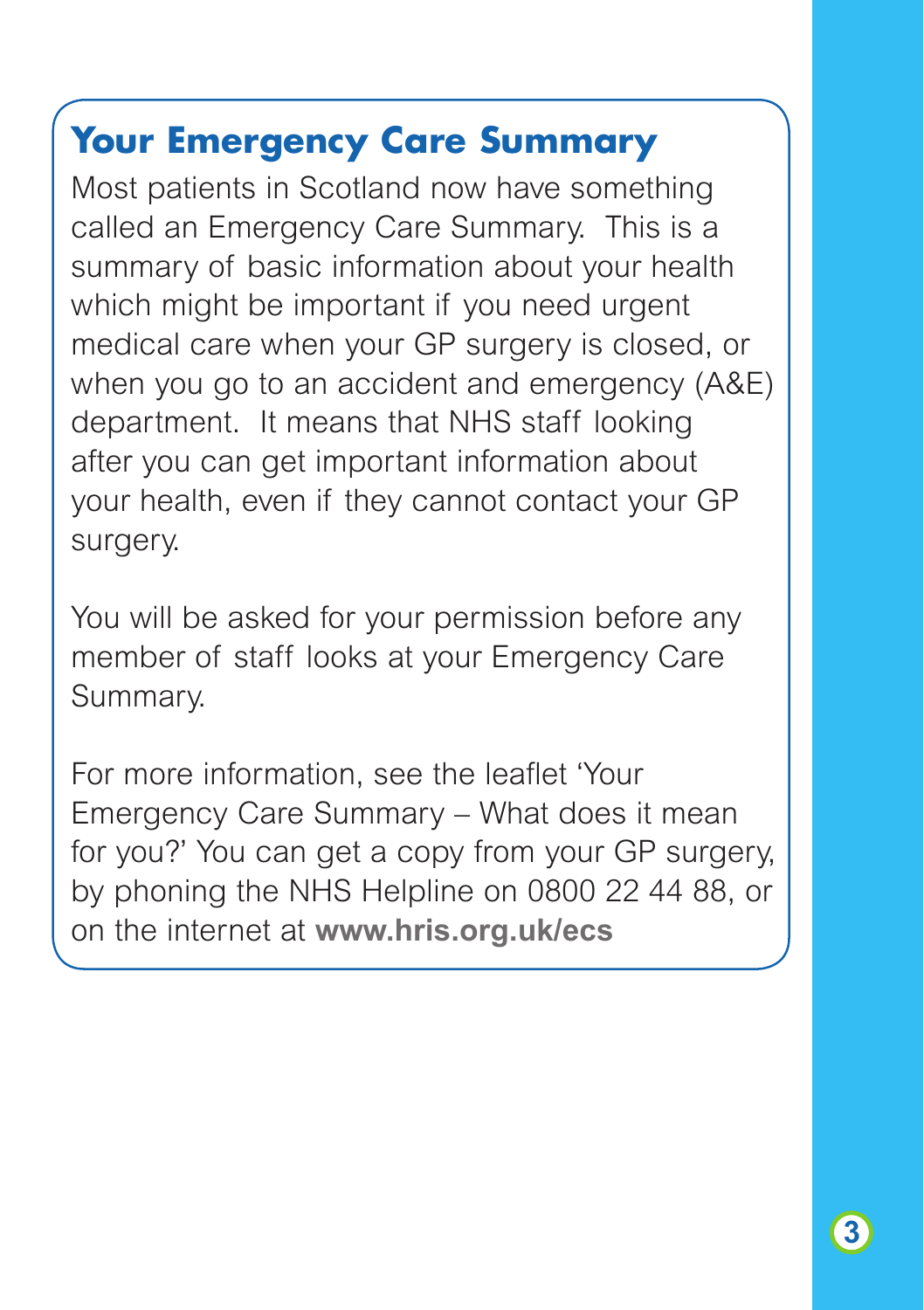#### **How does the NHS keep my personal health information confidential?**

- All NHS staff have a legal duty to keep information about you confidential.
- The NHS stores your personal health information securely.
- Only relevant information is shared inside the NHS or with outside organisations. We explain when and why it's shared later in this leaflet.
- **The NHS will not give information about you** to organisations such as benefits agencies, employers or the media without your permission.

#### **How is my personal health information used?**

NHS staff use your information to give you the care and treatment you need. They will share relevant information with other NHS staff involved in your care. This makes caring for you safer, easier and faster.

For example, information is shared if:

- your GP refers you to a hospital
- you are moved from one hospital to another
- you need support at home, such as a visit from a district nurse, or
- NHS 24 refers you to a GP or another part of the NHS.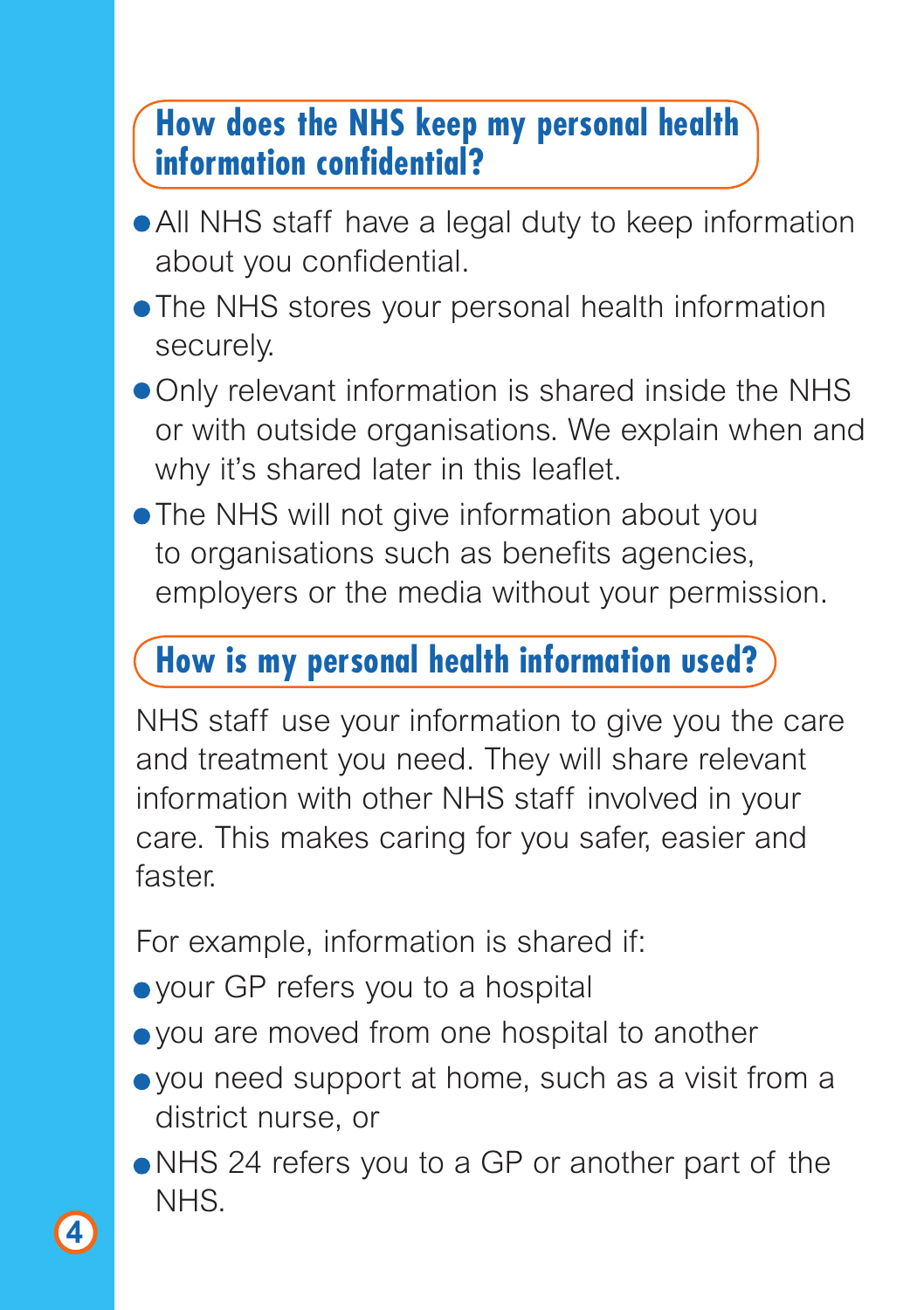If you are concerned about your information being shared, see 'Your right to object' on page 8.

#### **How else does the NHS use information about my health?**

The NHS uses relevant information about your health to help improve the general public's health and NHS services. It can be used, for example:

- to count the number of cases of diseases
- to look at how safe and effective a treatment is, for example, flu vaccinations
- to check that the NHS is providing a good service
- to plan how many beds, wards and staff are needed
- to train students and staff
- **to check that the NHS spends public money** properly, or
- **•** for research.

Wherever possible, your name, address and other information that identifies you is removed. Sometimes the NHS uses information that does identify you. In most cases, if they do this they will explain to you how and why your information will be used. If they use information which identifies you for teaching or research, they must ask your permission.

If you don't want the NHS to use your information to help improve public health and NHS services, you can object. See page 8.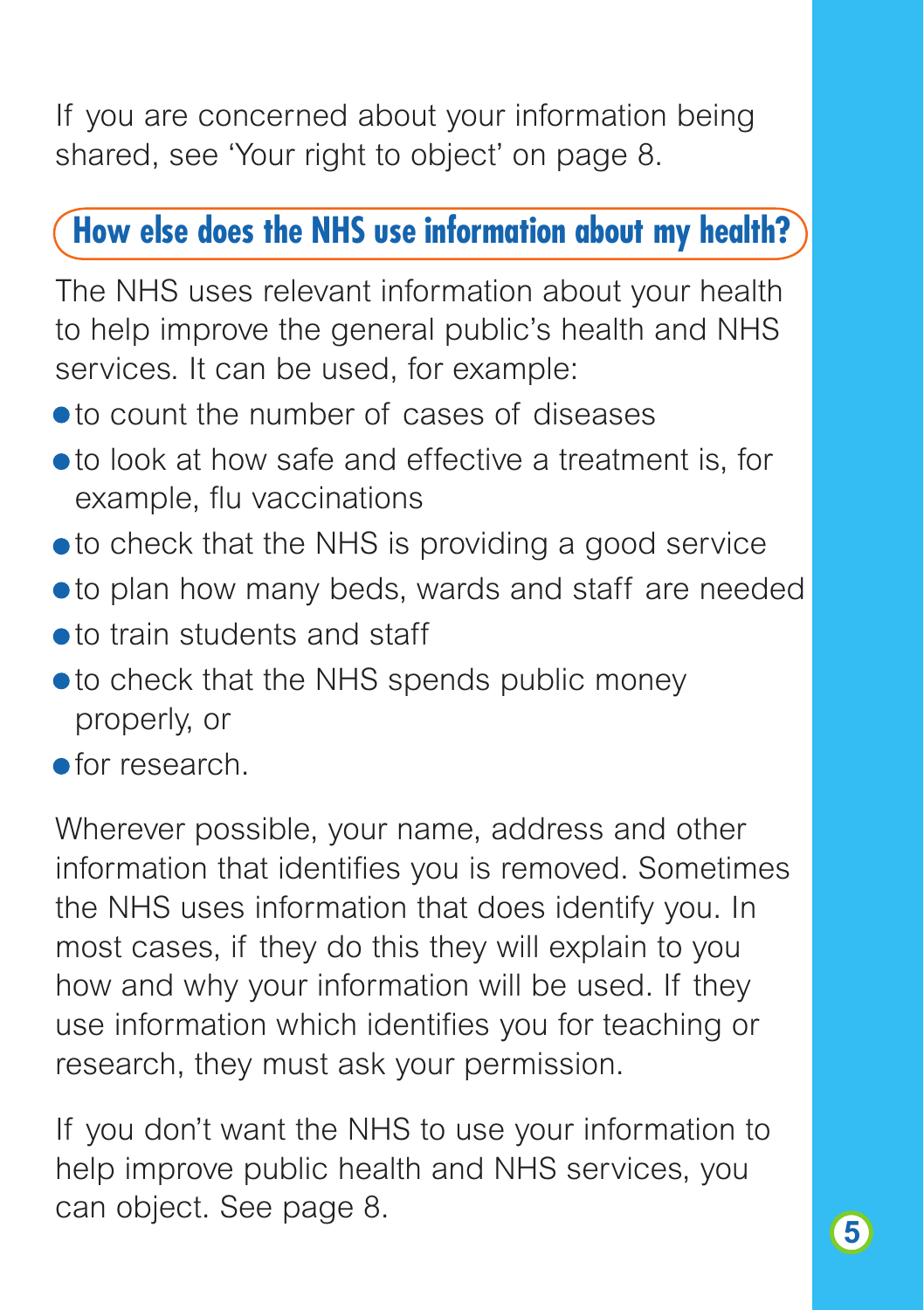#### **When can my personal health information be shared outside the NHS?**

As well as NHS staff, you might receive care from a carer, a home help, a social worker or others. They might need to know relevant information about your health. Usually, it will only be given to them if:

- you have agreed; and
- they need it to be able to give you care and treatment.

Usually the NHS will not share your personal health information with people such as a relative, carer or friend without your permission. However, there are special cases.

- **If** you are a child, the law may allow someone with parental responsibility for you to see your records and discuss your care.
- If you are an adult who cannot make decisions for yourself, or cannot tell others your decisions, the law allows someone to see your records and discuss your care, if:
	- vou have appointed them to act on your behalf in a welfare power of attorney; or
	- $\blacksquare$  they have applied to a court and have been granted the power in a welfare guardianship order.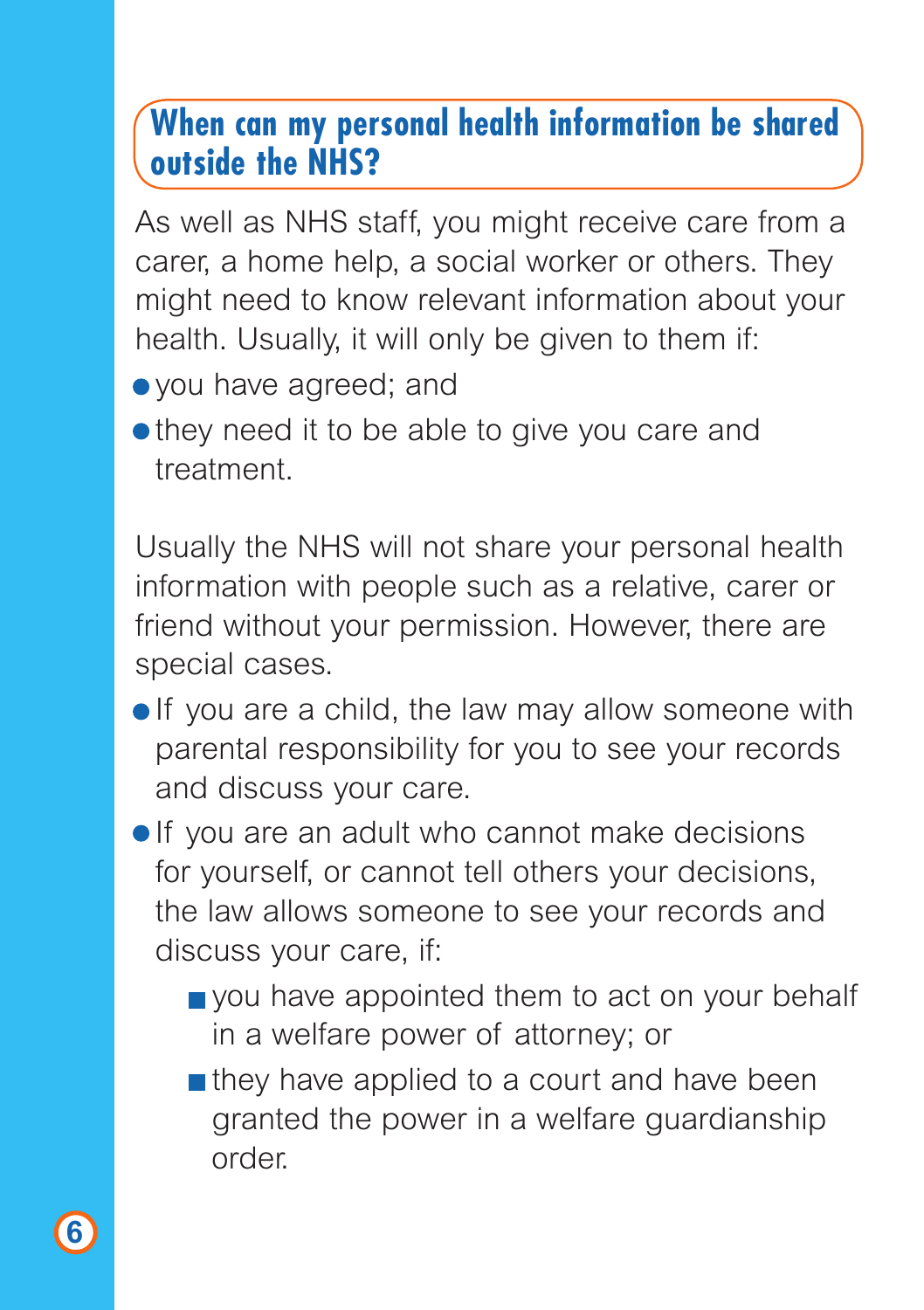In these special cases, that person will not receive information that:

- vou have told NHS staff you don't want them to have; or
- staff feel would be harmful to your health or the health of others.

Sometimes the law allows the NHS to share your personal health information without your permission, for example, to investigate a serious crime or to protect a child.

### **What are my rights?**

As well as your right to confidentiality, you have the rights below.

#### **Your right to know**

You have a right to know how your personal health information is used. You can ask a member of NHS staff providing your care.

#### **Your right to see**

You have a right to see your health records and, if you choose, to get a copy. Wherever possible, you should be given your health records in a format that meets your needs. The leaflet 'How to see your health records' explains how to do this. See page 12 for where to get a copy of this leaflet.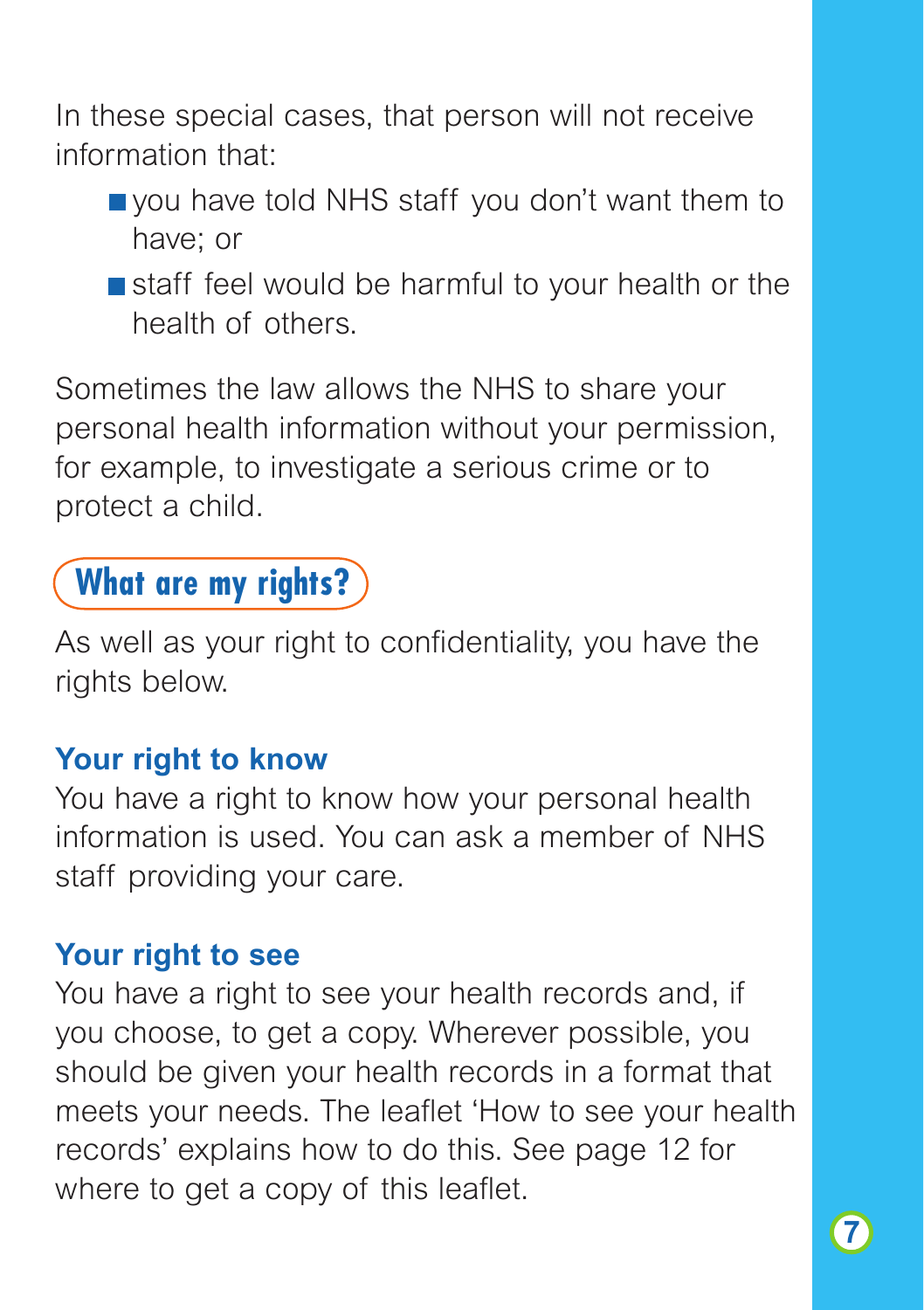#### **Your right to object**

If you don't want your health information to be used or shared, tell a member of NHS staff providing your care. If you do this, the NHS has to limit how it uses your information where possible.

#### **Your right to complain**

If you are not happy about how your health information has been used or protected, first talk to a member of NHS staff providing your care. If you are still not happy after this, and would like to make a complaint, the leaflet 'Making a complaint about the NHS' explains what to do. See page 12 for where to get a copy of this leaflet.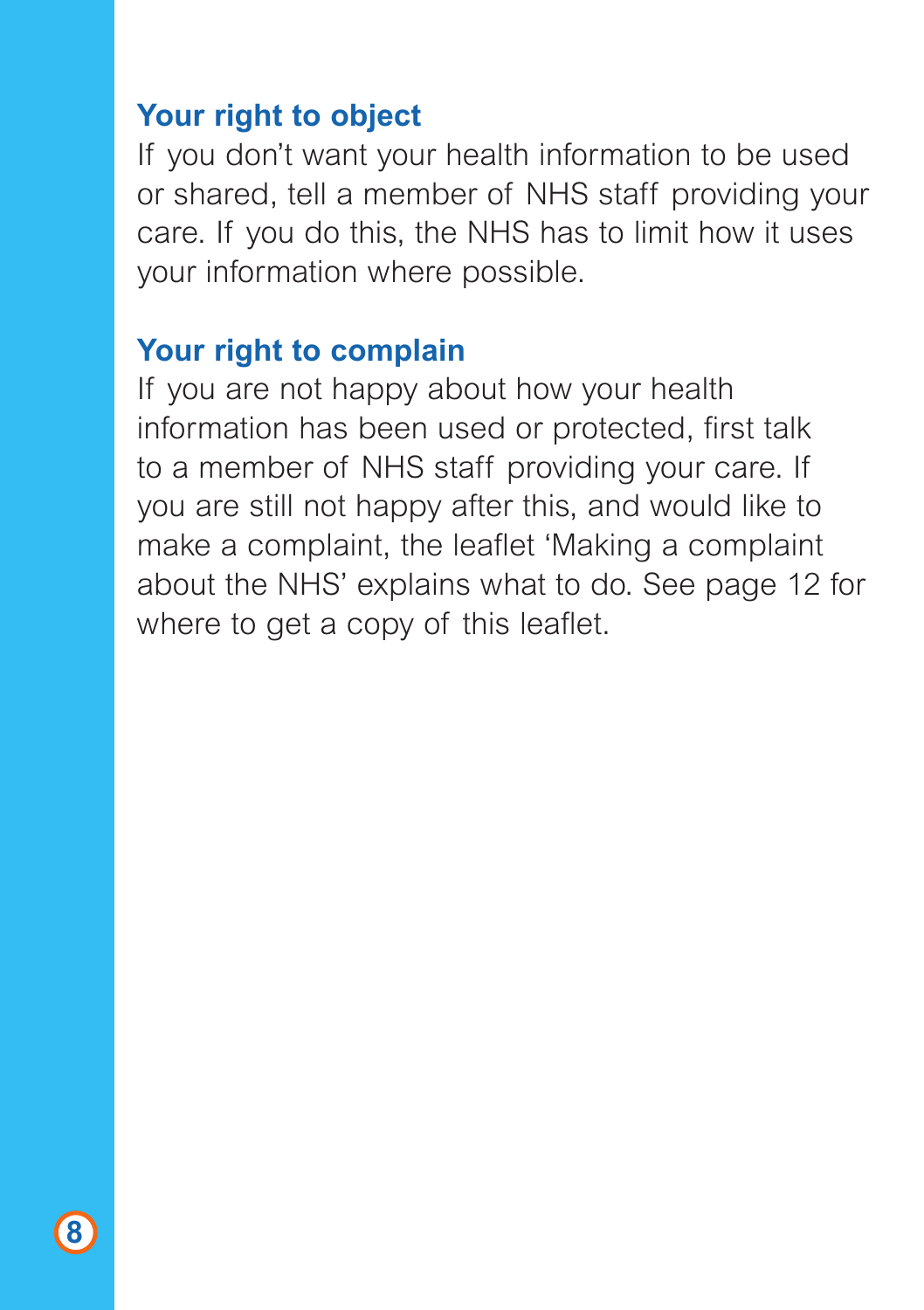## **How to find out more**

- For more information about anything in this leaflet, contact:
	- vour local NHS Board and ask to speak to someone about confidentiality

To find contact details for your local NHS Board:

- look in the phone book under 'health services'

- call the NHS Helpline on 0800 22 44 88, or

- look on the internet at **www.hris.org.uk** or

**www.show.scot.nhs.uk/organisations/orgindex.htm**

- $\blacksquare$  the NHS Helpline on 0800 22 44 88 (textphone 18001 0800 22 44 88)
- vour local citizens advice bureau (find your nearest bureau on the internet at **www.cas.org.uk** or in your local phone book)
- **•** For more information about how the law affects children and young people, contact:

The Scottish Child Law Centre 54 East Crosscauseway Edinburgh EH8 9HD Information helpline: 0131 667 6333 Freephone number for under 18s: 0800 328 8970 Fax: 0131 662 1713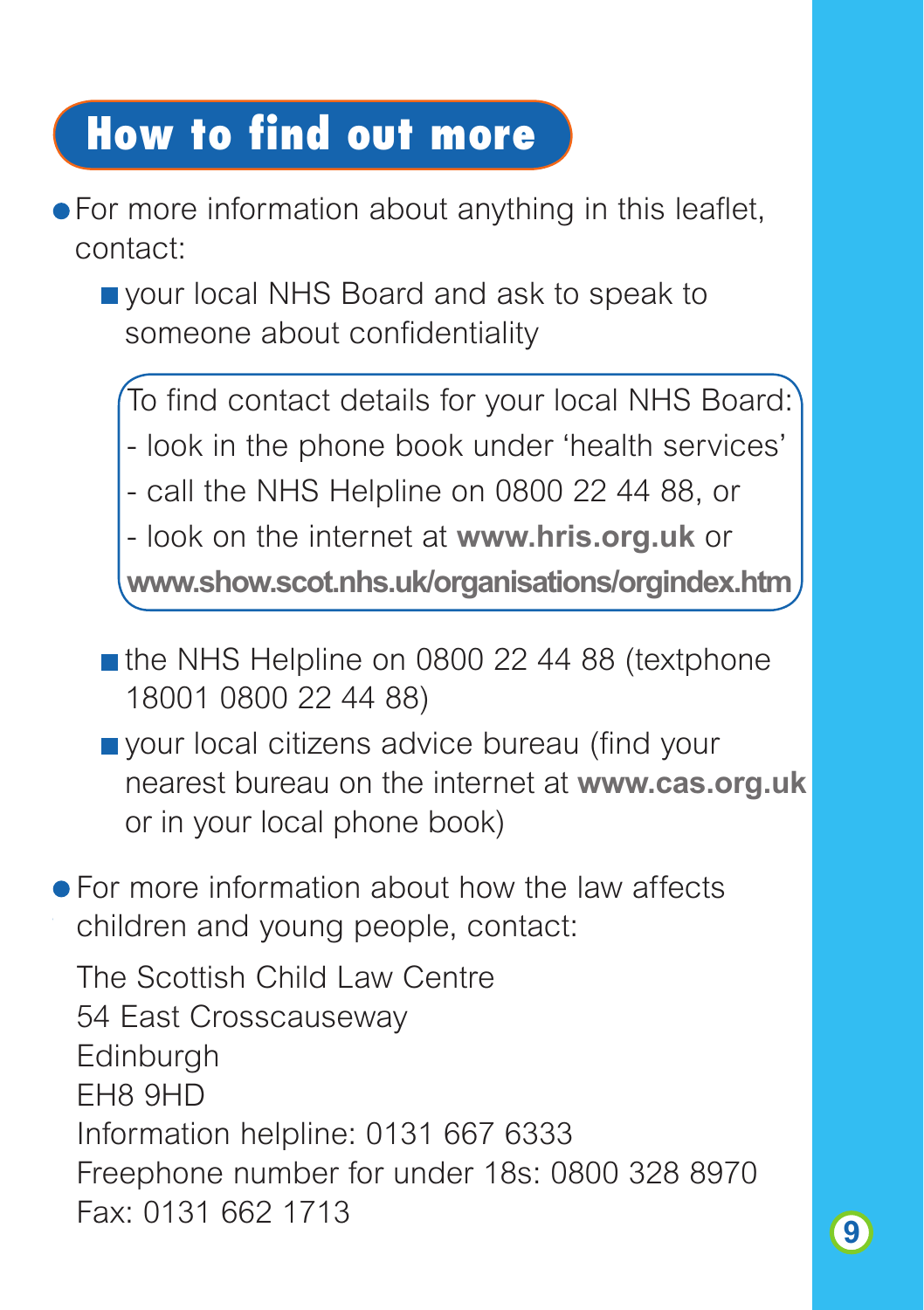Free text enquiry service: text 'SCLC' followed by your question to 80800 Email: enquiries@sclc.org.uk Website: www.sclc.org.uk

**If you can't make decisions for yourself or can't tell** others your decisions, this is called 'incapacity'. For information about the Adults with Incapacity (Scotland) Act, contact:

The Office of the Public Guardian Hadrian House Callendar Business Park Callendar Road Falkirk FK1 1XR Phone: 01324 678 300 Fax: 01324 678 301 Email: opg@scotcourts.gov.uk Website: www.publicguardian-scotland.gov.uk

• For more information about the rights of people with mental illness or disorder, contact the Mental Welfare Commission for Scotland. They can also give you information and advice on people's rights under the Adults with Incapacity Act.

Mental Welfare Commission for Scotland K Floor Argyle House

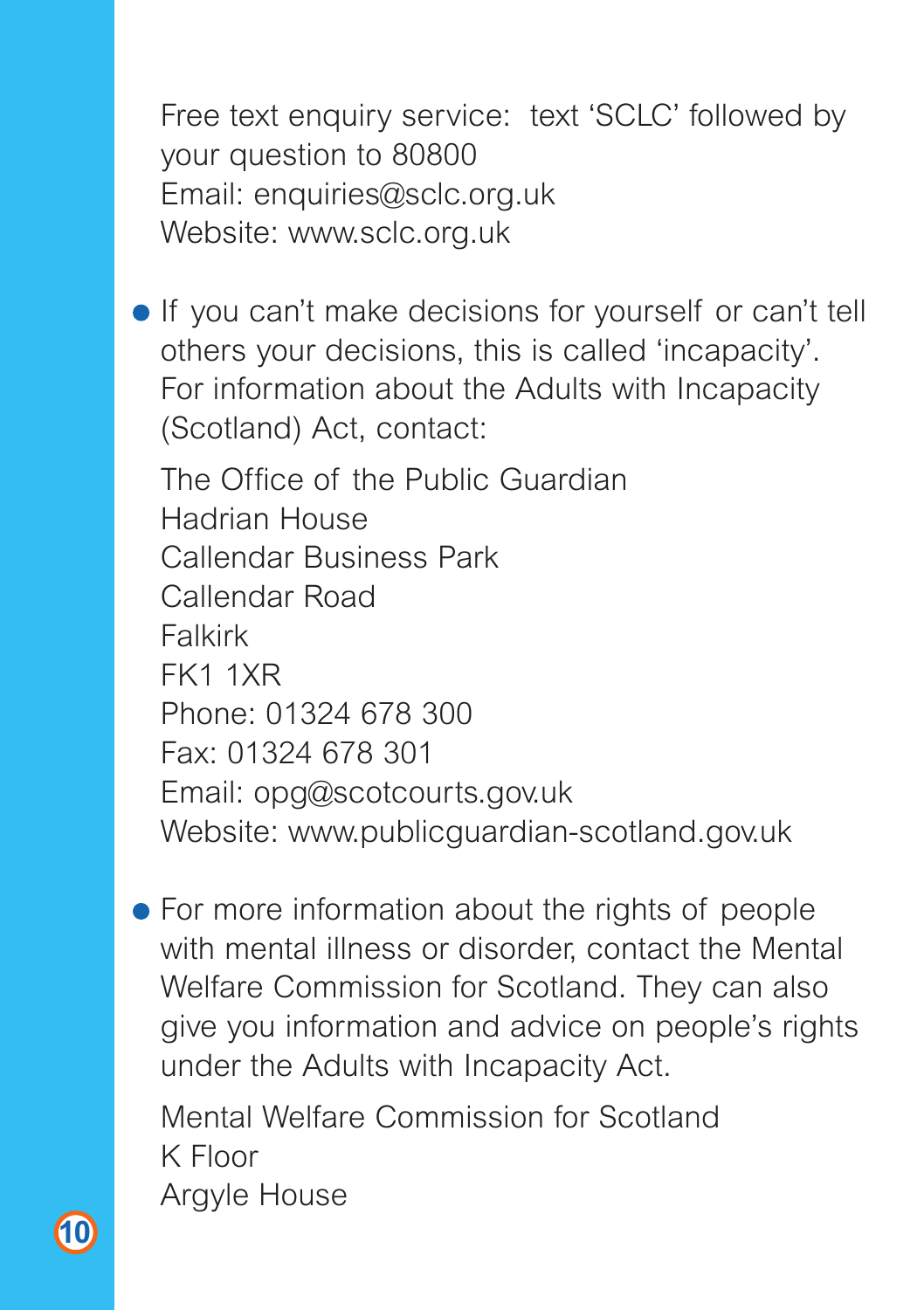3 Lady Lawson Street **Edinburgh** EH3 9SH Phone: 0131 222 6111 Freephone number for service users and carers: 0800 389 6809 Fax: 0131 222 6112 Website: www.mwcscot.org.uk

• To find out more about how your personal information is used and protected, you can contact the Information Commissioner's Office at the address below.

You can also contact this office to complain about how the NHS has used or protected your information, but only if you have already used the NHS Complaints Procedure.

Information Commissioner's Office Wycliffe House Water Lane Wilmslow SK9 5AF Phone: 01625 545 700 Helpline number: 01625 545 745 Fax: 01625 524 510 Website: www.ico.gov.uk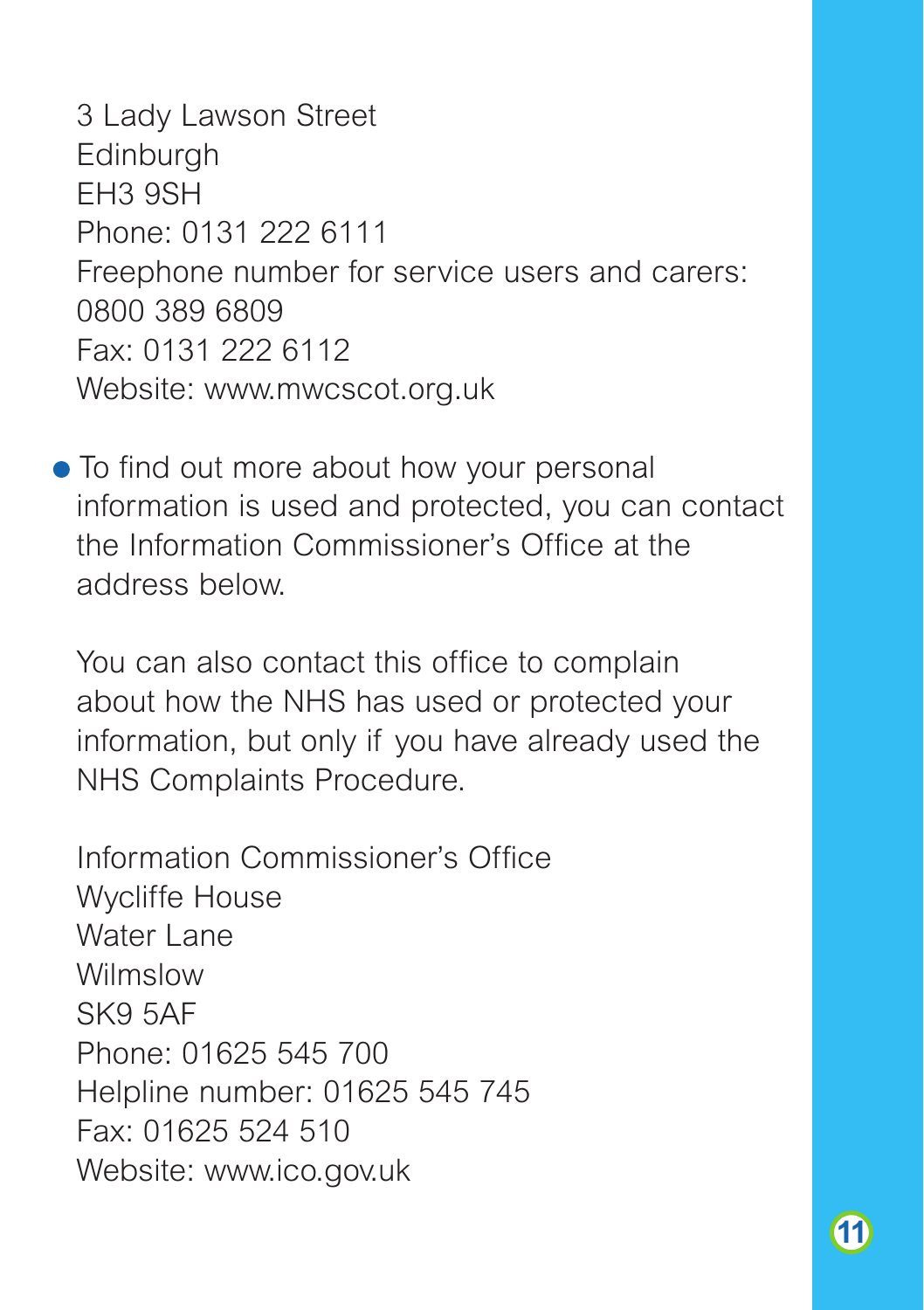# **Other leaflets in this series**

This leaflet is part of a series. The other leaflets in the series include:

- **How to see your health records**
- **Making a complaint about the NHS**
- **The NHS and You**
- **Consent it's your decision: How you should be involved in decisions about your health care and treatment**

We have also produced the following leaflets for children and young people under 16:

- **Consent your rights: How you should be involved in decisions about your health care and treatment**
- **Confidentiality your rights: How the health service keeps information about you private**

You can get these leaflets from:

- GP and dental surgeries, and hospitals
- other places where you receive NHS care
- your local NHS Board
- the NHS Helpline on 0800 22 44 88 (textphone 18001 0800 22 44 88)
- **www.hris.org.uk**

**12**

your local citizens advice bureau (find your nearest bureau on the internet at **www.cas.org.uk** or in your local phone book)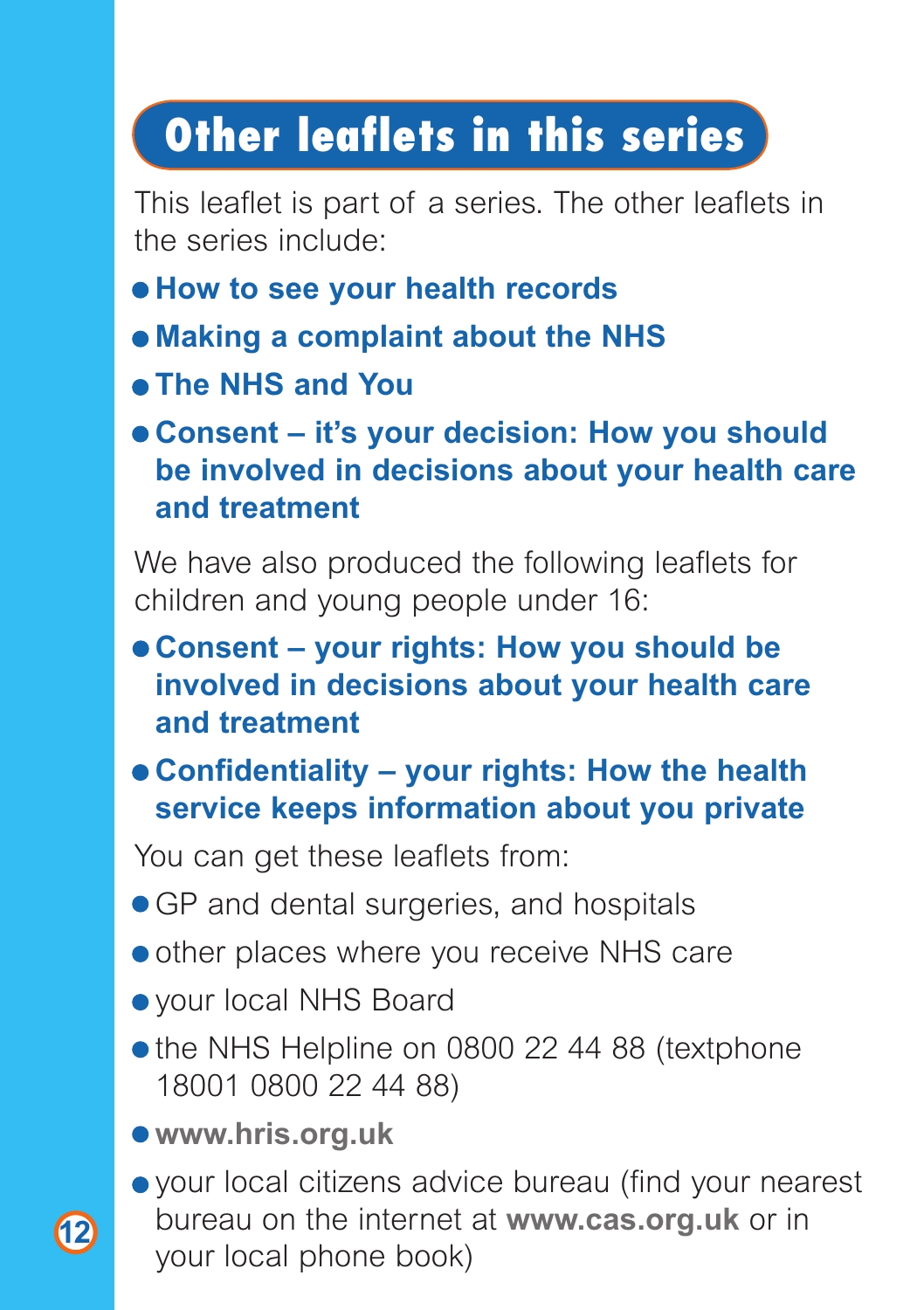# **Your comments please!**

We want to know what you think about this leaflet.

Please give us your comments:

- by post to HRIS, Scottish Consumer Council, FREEPOST GW5277, Glasgow G1 3BR
- by emailing us at **hris@scotconsumer.org.uk**
- by visiting our website at **www.hris.org.uk** and clicking on the "contact us" link, or
- $\bullet$  by phoning us on 0141 226 5261.

We have tried our best to make sure that the information given in this leaflet is correct. However, the leaflet is for guidance only so you should not rely on it as a full statement of the law. If you are thinking about taking legal action, you should contact a solicitor, a citizens advice bureau or other advice agency.

**Produced by Health Rights Information Scotland, a project of the Scottish Consumer Council, for the Scottish Executive Health Department.**



Making all consumers matter



**SCOTTISH EXECUTIVE**